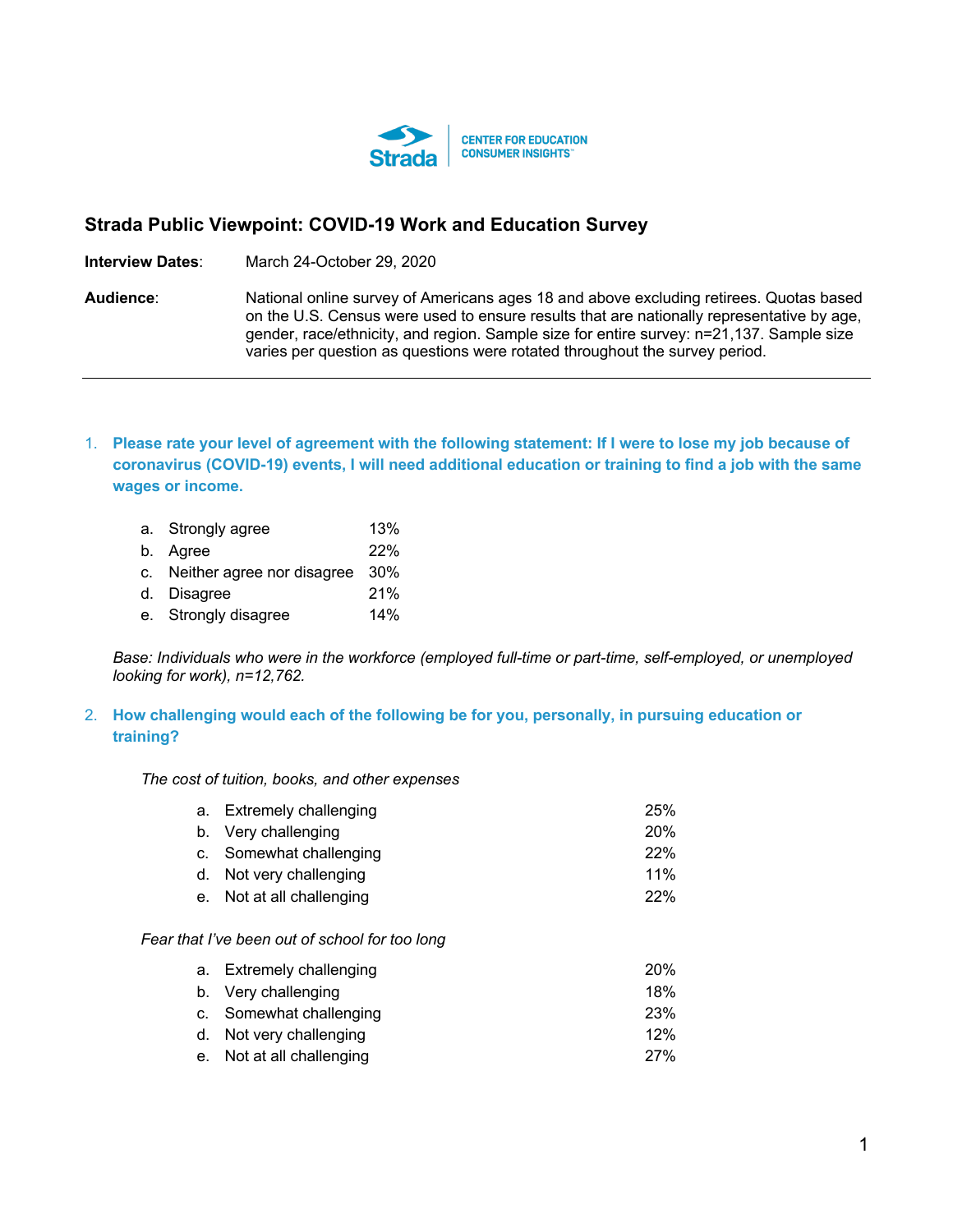# *Fear that I won't be able to succeed*

| a. Extremely challenging  | 16%        |
|---------------------------|------------|
| b. Very challenging       | 16%        |
| c. Somewhat challenging   | <b>23%</b> |
| d. Not very challenging   | 15%        |
| e. Not at all challenging | $30\%$     |

#### *Schedules and times when courses are available*

| a. Extremely challenging  | 14%        |
|---------------------------|------------|
| b. Very challenging       | 17%        |
| c. Somewhat challenging   | 26%        |
| d. Not very challenging   | 15%        |
| e. Not at all challenging | <b>27%</b> |

## *Balancing school and work*

| a. Extremely challenging  | 15% |
|---------------------------|-----|
| b. Very challenging       | 16% |
| c. Somewhat challenging   | 22% |
| d. Not very challenging   | 13% |
| e. Not at all challenging | 33% |

## *Time away from work/earning less money*

| a. Extremely challenging  | 17% |
|---------------------------|-----|
| b. Very challenging       | 17% |
| c. Somewhat challenging   | 22% |
| d. Not very challenging   | 13% |
| e. Not at all challenging | 31% |

## *Balancing school and childcare*

| a. Extremely challenging  | $11\%$ |
|---------------------------|--------|
| b. Very challenging       | 12%    |
| c. Somewhat challenging   | 16%    |
| d. Not very challenging   | 10%    |
| e. Not at all challenging | 51%    |

## *Uncertainty about what education path to pursue*

| 16%        |
|------------|
| 17%        |
| <b>26%</b> |
| 13%        |
| <b>28%</b> |
|            |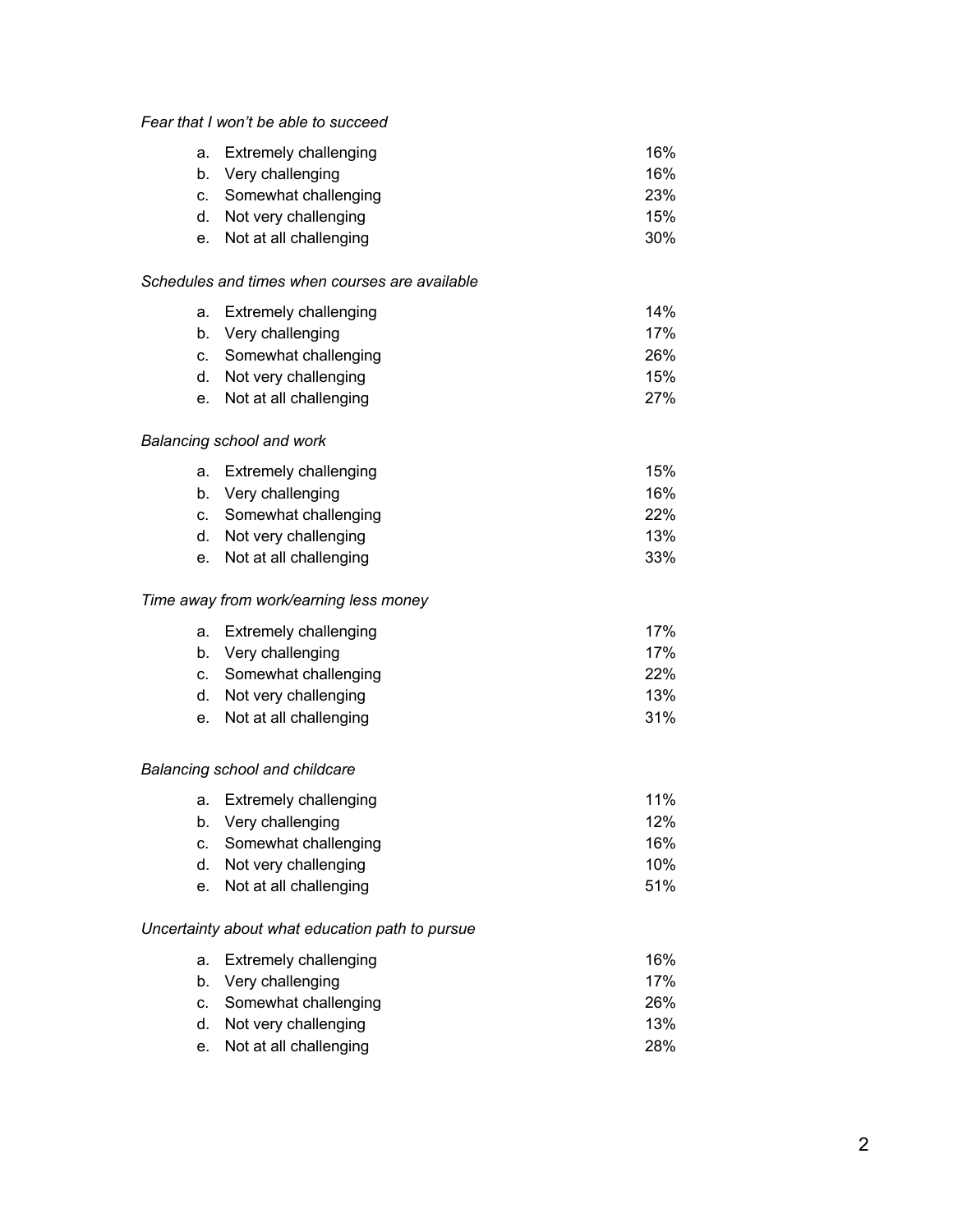# *Loss of time with family/friends*

| a. Extremely challenging | 14% |
|--------------------------|-----|
| b. Very challenging      | 17% |
|                          |     |

c. Somewhat challenging 24% d. Not very challenging and the state of the 17%

e. Not at all challenging 28%

## *Transportation*

| a. Extremely challenging | 12% |
|--------------------------|-----|
| b. Very challenging      | 13% |
| c. Somewhat challenging  | 19% |
| d. Not very challenging  | 18% |

e. Not at all challenging and the state of the 39%

## *Personal health concerns*

| a. Extremely challenging  | 15%        |
|---------------------------|------------|
| b. Very challenging       | 16%        |
| c. Somewhat challenging   | <b>24%</b> |
| d. Not very challenging   | 17%        |
| e. Not at all challenging | <b>28%</b> |

# *Reliable access to internet*

| a.      | <b>Extremely challenging</b>  | 10% |
|---------|-------------------------------|-----|
| b.      | Very challenging              | 12% |
|         | c. Somewhat challenging       | 17% |
| d.      | Not very challenging          | 20% |
| $e_{1}$ | Not at all challenging        | 42% |
|         | Reliable access to a computer |     |
| a.      | <b>Extremely challenging</b>  | 11% |
| b.      | Very challenging              | 10% |

c. Somewhat challenging 17% d. Not very challenging and the state of the 19%

e. Not at all challenging example and the 43%

*Base: Americans age 18 and older, n=4,035.*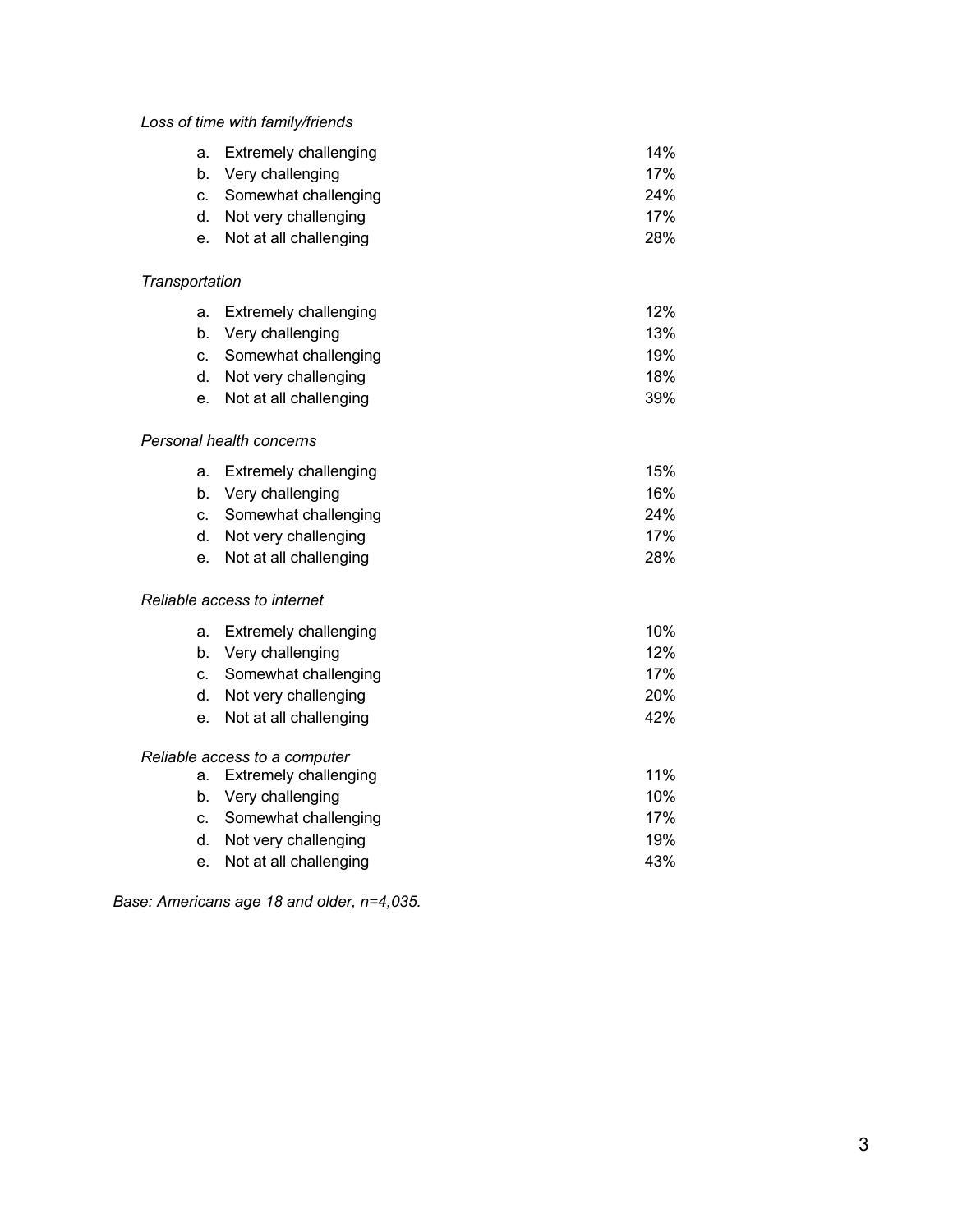# 3. **Thinking about the future, please indicate if and when you are likely to enroll in courses or training offered through the following:**

#### *Four-year college or university*

- a. Within 1 month 3%
- b. Within 3 months 2%
- c. Within 6 months 3%
- d. Within 1 year 4%
- e. Within 2 years 4%
- f. Within 5 years 6%
- g. Currently enrolled 6%
- h. Will not enroll 73%

## *Community college*

- a. Within 1 month 1%
- b. Within 3 months 3%
- c. Within 6 months 4%
- d. Within 1 year 5%
- e. Within 2 years 5%
- f. Within 5 years 6%
- g. Currently enrolled 6%
- h. Will not enroll 70%

# *Trade Schools/Programs*

- a. Within 1 month 2%
- b. Within 3 months 3%
- c. Within 6 months 4%
- d. Within 1 year 5%
- e. Within 2 years 5%
- f. Within 5 years 7%
- g. Currently enrolled 4%
- h. Will not enroll 71%

#### *Employer*

- a. Within 1 month 3%
- b. Within 3 months 4%
- c. Within 6 months 4%
- d. Within 1 year 6%
- e. Within 2 years 6%
- f. Within 5 years 6%
- g. Currently enrolled 7%
- h. Will not enroll 63%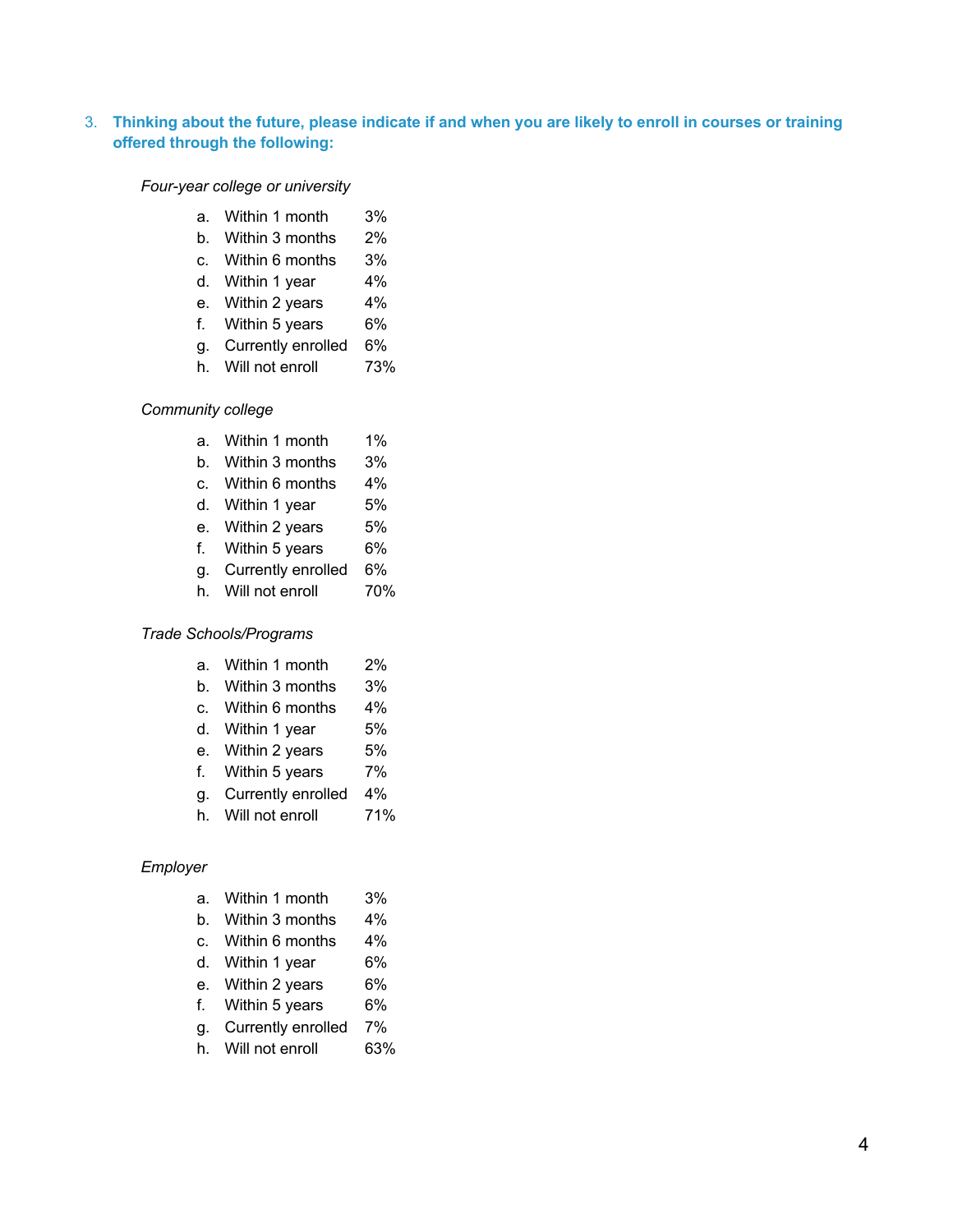#### *Online only community colleges, colleges or universities*

- a. Within 1 month 2%
- b. Within 3 months 3%
- c. Within 6 months 5%
- d. Within 1 year 7%
- e. Within 2 years 6%
- f. Within 5 years 7%
- g. Currently enrolled 5%
- h. Will not enroll 65%

*Other online non-academic courses, trainings, or certifications*

- a. Within 1 month 3%
- b. Within 3 months 4%
- c. Within 6 months 6%
- d. Within 1 year 7%
- e. Within 2 years 6%
- f. Within 5 years 7%
- g. Currently enrolled 5%
- h. Will not enroll 64%

*Apprenticeship or internship with a local employer*

- a. Within 1 month 2%
- b. Within 3 months 4%
- c. Within 6 months 5%
- d. Within 1 year 5%
- e. Within 2 years 5%
- f. Within 5 years 6%
- g. Currently enrolled 4%
- h. Will not enroll 69%

*Base: Americans age 18 and older, n=15,110.*

# 4. **How would you rate your college or university's support for helping students connect their education to a meaningful career?**

| a. Excellent     | 7%         |
|------------------|------------|
| b. Very good     | <b>28%</b> |
| c. Fair          | 48%        |
| d. Not very good | 13%        |
| e. Poor          | $4\%$      |
|                  |            |

*Base: National online survey of college students currently enrolled at bachelor's degree-granting institutions. Quotas based on the U.S. Census were used to ensure results that are nationally representative by age, gender, and race/ethnicity. Sample size n=4,007.*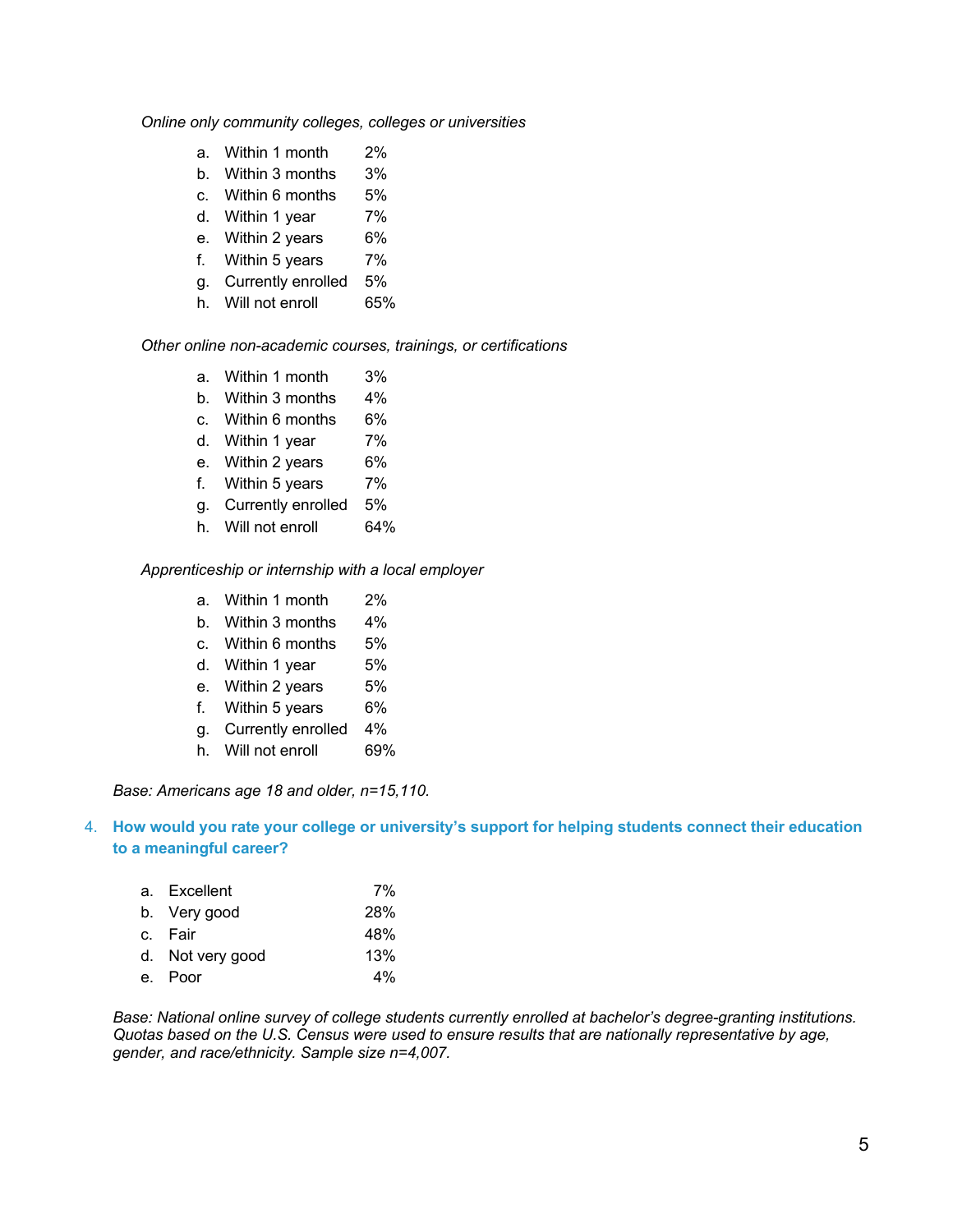5. **Please rate your level of agreement with the following statement: My education will be worth the cost.**

| a. Strongly agree             | 16%        |
|-------------------------------|------------|
| b. Agree                      | 34%        |
| c. Neither agree nor disagree | <b>23%</b> |
| d. Disagree                   | 19%        |
| e. Strongly disagree          | 8%         |

*Base: National online survey of college students currently enrolled at bachelor's degree-granting institutions. Quotas based on the U.S. Census were used to ensure results that are nationally representative by age, gender, and race/ethnicity. Sample size n=4,007.*

## 6. **Do you agree or disagree with the following statement?**

*Pursuing more education or training will help me get a good job.*

| a. Strongly agree             | 19%        |
|-------------------------------|------------|
| b. Agree                      | <b>29%</b> |
| c. Neither agree nor disagree | 31%        |
| d. Disagree                   | 12%        |
| e. Strongly disagree          | 9%         |

*Getting more education or training would be worth the cost.*

| a. Strongly agree             | 16%        |
|-------------------------------|------------|
| b. Agree                      | <b>26%</b> |
| c. Neither agree nor disagree | 33%        |
| d. Disagree                   | 16%        |
| e. Strongly disagree          | 10%        |

*Base: Individuals who were in the workforce (employed full-time or part-time, self-employed, or unemployed looking for work), n=7,081.*

# 7. **If you were to enroll in additional education or training sometime within the next 6 months, what would be your goal?**

| a. One or more courses to get some skills I need for work | 22% |
|-----------------------------------------------------------|-----|
| b. One or more courses for personal interests or hobbies  | 17% |
| c. A certificate, certification, or license               | 24% |
| d. An associate degree                                    | 12% |
| e. A bachelor's degree                                    | 15% |
| f. A graduate degree                                      | 11% |

*Base: Individuals planning to enroll in education or training, n=8,911.*